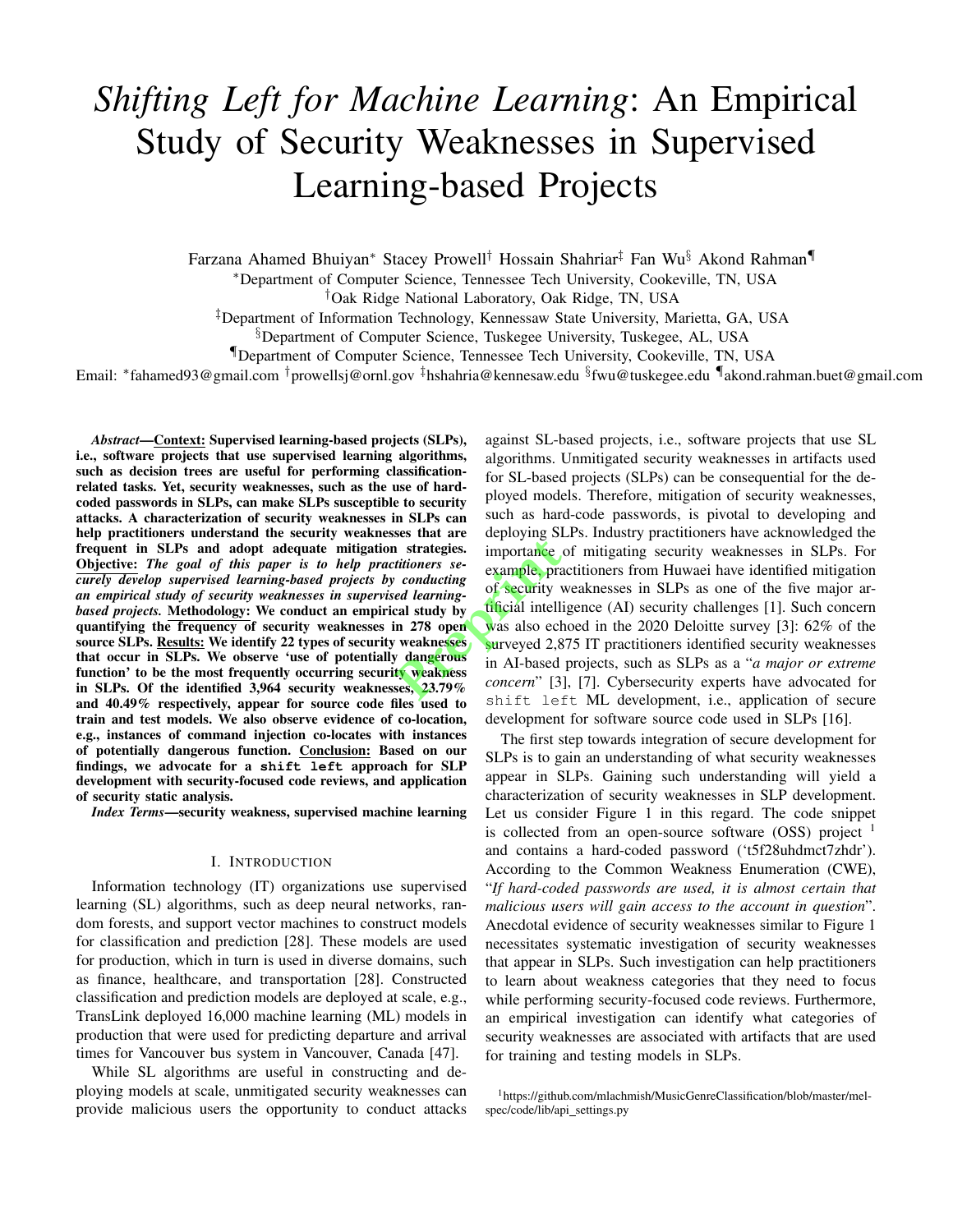| $oauthkey = '7dkss6x9fn5v'$ |                                                                 |
|-----------------------------|-----------------------------------------------------------------|
|                             | secret = 't5f28uhdmct7zhdr' <------(Use of Hard-coded Password) |
| $country = 'US'$            |                                                                 |

pervised learning-based projects downloaded from an OSS repository [8]  $\mathcal{L}$ Fig. 1: Security weakness in Python code snippet of a su-

*The goal of this paper is to help practitioners securely* develop supervised learning-based projects by conducting an empirical study of security weaknesses in supervised learningbased projects.

We answer the following research questions:

- *RQ*<sub>1</sub> [Frequency]: How frequently do security weaknesses occur in supervised learning-based projects?
- $RQ_2$  [Co-location]: What security weaknesses co-locate in supervised learning-based projects? How frequently do security weaknesses co-locate?
- *RQ*<sub>3</sub> [Association]: What artifacts are associated with identified security weaknesses in supervised learningbased projects?

We conduct an empirical study with 278 open source SLPs that consists of  $36,022$  Python scripts. We use a qualitative analysis technique called closed coding [41] to quantify security weaknesses in SLPs by mapping instances of security weaknesses to CWE entries [4]. Next, we quantify what security weakness types are co-located in SLPs. We also identify what categories of security weaknesses appear for Python scripts in SLPs are used to implement for training and testing. Datasets and source code used to conduct our empirical study is available online [19].

Contributions: We list our contributions as follows:

- An empirical evaluation of how frequently security weaknesses appear in supervised learning-based projects;
- An evaluation of how frequently security weaknesses colocate in Python scripts for supervised learning-based projects; and
- An analysis of security weaknesses appeared in training and testing scripts in supervised learning-based projects.

#### II. BACKGROUND & RELATED WORK

#### *A. Background*

We provide the necessary background information below: Machine Learning: ML is the domain that facilitates computer programs to learn autonomously from real-world interactions and experiences through data that we feed them without being explicitly programmed [26]. Depending on what type of feedback is available to the learning system, ML techniques are divided into three broad categories: supervised learning, unsupervised learning and reinforcement learning. Supervised learning algorithms build a mathematical model of a data set that includes both inputs and outputs [40]. The data is known as training data and consists of a set of training examples. Unsupervised learning algorithms take a data set that contains only inputs and find structure or commonality in data, such as data point grouping or clustering [23]. Unsupervised algorithms learn from unlabeled data, known as test data. Reinforcement learning is an ML area concerned with how software agents should take action in an environment to maximize the notion of cumulative reward [46].

Common Weakness Enumeration: CWE is a list of common software security weaknesses and vulnerabilities compiled by the software community. The goal of this list is to understand security weaknesses in software, to develop automated tools to automatically identify and repair security weaknesses in software, and to develop a common baseline standard for security weakness identification, mitigation, and prevention efforts [4]. The MITRE Corporation owns the list, with support from US-CERT and the National Cyber Security Division of the United States Department of Homeland Security [4].

## *B. Related Work*

Our paper is related to publications that have investigated secure development of ML as well as publications that have investigated security weaknesses in different types of software. ML has become so interconnected with security that the ability of the technical community to implement ML in a secure manner will be vital to future environments [32]. Sculley et al. [42] reported that it is common to incur massive ongoing maintenance costs in real-world ML systems, as they have all of the maintenance problems of traditional code plus an additional set of ML-specific issues. Amershi et al. [18] reported that the management and evaluation of data are among the most challenging tasks when developing an AI application in Microsoft. Kumar et al. [43] identified gaps in secure development of ML. Chen et al. [21] presented a comprehensive study on understanding challenges faced by developers in deploying Deep Learning-based software. Riccio et al. [39] conducted a systematic mapping study using 70 papers about testing techniques for ML systems and suggested that novel testing techniques need to be devised to account for the peculiar characteristics of ML-based systems. Islam et al. [25] performed a comprehensive study of bug fix patterns for five popular deep learning libraries and revealed that deep neural network bug fix patterns are distinctive compared to traditional bug fix patterns. s. We also an addition<br>appear for training<br>conduct our<br>conduct our<br>divideo in secure de<br>lows:<br>with weak developers in<br>ects.<br>ects.<br>knesses conduct that novel to

> Our paper is closely related to the paper of Zhang et al. [48]. Zhang et al. [48] performed an empirical study to find the prevalence of the CWEs in code snippets of C/C++ related answers on Stack Overflow. The authors found the types of code weaknesses present in C/C++ on Stack Overflow and characterized how the code weaknesses evolve through revisions. Zhao et al. [49] conducted an empirical analysis on two web vulnerability discovery ecosystems (Wooyun and HackerOne) and studied their characteristics, trajectory, and impact as well as the vulnerability trends, response and resolve behaviors of those systems. Rahman et al. [37] conducted a qualitative analysis on 1,726 Infrastructure as Code (IaC) scripts and identified seven security weaknesses. Alfadel et al. [17] conducted an empirical study of 550 vulnerability reports affecting 252 Python packages in the Python ecosystem (PyPi). Similar to our process, they also examine the different vulnerability types given by the CWE that PyPi packages have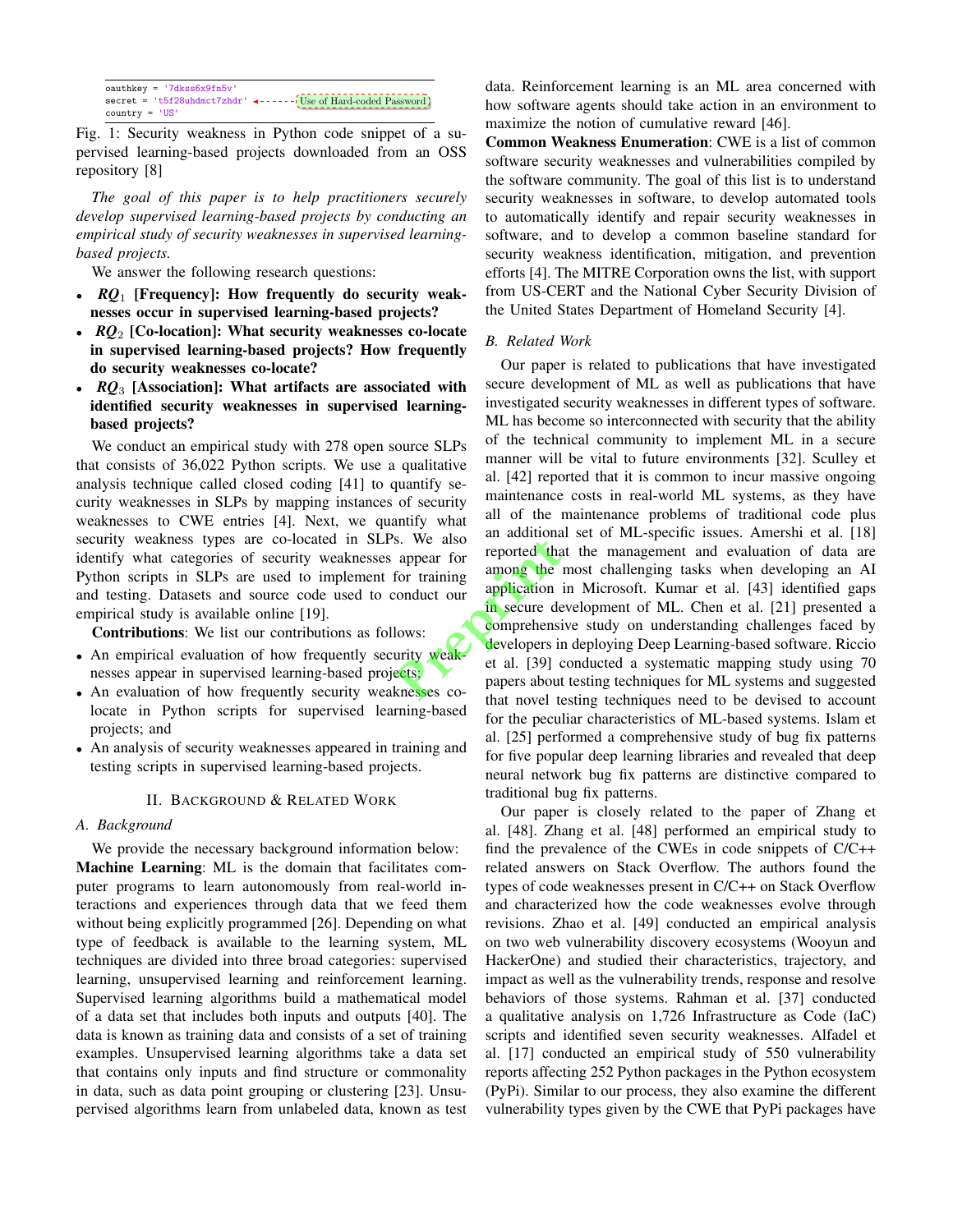and found that packages in the PyPi ecosystem are affected by 90 distinct CWEs, with CWE-79: Cross-Site-Scripting (XSS) being the most frequent one. While our methodology is similar to this work, our work focuses on security weaknesses in SLPs and what artifacts are associated with the security weaknesses.

Our discussion shows a plethora of research related to secure development of ML and other software systems. However, a lack of research exists that discusses what security weaknesses are prevalent in SLPs and what artifacts are associated with the security weaknesses. We address these research gaps in our empirical study.

#### III. RQ<sub>1</sub>: FREQUENCY OF SECURITY WEAKNESSES

In this section, we answer *RQ*1*: How frequently do security weaknesses occur in supervised learning-based projects?* First, we provide the methodology to answer  $RQ_1$  in Section III-A. Then, we provide our findings in Section III-B.

## *A. Methodology to Answer RQ*<sup>1</sup>

*1) Repository Mining:* We answer RQ<sub>1</sub> by mining (i) OSS GitHub repositories, (ii) OSS GitLab repositories, and (iii) ModelZoo repositories. We assume that by using software projects maintained by multiple repositories, we will be able to analyze a diverse set of projects that are reflective of realworld supervised learning usage, which could increase the generalizability of our findings.

We apply filtering criteria to identify repositories: *Criterion-1:* We select repositories where the percentage of Python scripts is greater than 50% of total scripts in the repository. *Criterion-2:* We select repositories with at least 5 commits per month as it indicates these repositories have enough development activities. *Criterion-3:* We select repositories that have at least 10 contributors. *Criterion-4:* Since we are interested in supervised learning-based development, we select only those repositories that are related to SLPs. We inspect the README file for each repository to determine if the repository uses supervised learning algorithms, such as decision trees. We use README files because README files describe the content of the project to select the supervised learning-based repositories [36]. Using all the above criteria, we collected 109, 66, and 103 repositories, respectively for GitHub, GitLab, and ModelZoo datasets. Attributes of the repositories are available in Table I.

TABLE I: Attribute of the Three Datasets

| <b>Attribute</b>                                |          |        | <b>GITHUB GITLAB MODELZOO</b> |
|-------------------------------------------------|----------|--------|-------------------------------|
| <b>Total Repositories</b>                       | 109      | 66     | 103                           |
| <b>Total Commits</b>                            | 4.03.196 | 65,714 | 11.662                        |
| <b>Total Python Scripts</b>                     | 23.517   | 9.331  | 3.174                         |
| Total LOC of Python Scripts 69,53,013 17,36,138 |          |        | 6.11.577                      |

*2) Methodology of Mapping:* We identify security weaknesses in SLPs by (i) first applying a static analysis tool called Bandit [2], (ii) filtering out false positive (FP) instances, and (iii) mapping the identified true positive (TP) instances to CWE types.

Application of Security Static Analysis: We use a static analysis tool called Bandit for this step. The advantage of static analysis is that it can find potential security violations without executing the application [30]. Static analysis tools locate and report on potential security weaknesses even before the code executes, making these tools a great resource for early indicators of security weaknesses [33]. Bandit [2] is a static analysis tool designed to find security issues in Python. Bandit scans Python scripts for any known security weaknesses and then provides explicit feedback about what it found, the severity of the problem, and how confident it is in its discovery. We select Bandit as our static analysis tool because prior research [27], [34], [38] has reported Bandit to perform well for finding security weaknesses in Python programs.

Filtering False Positive (FP) Instances: Static analysis tools are susceptible to FP instances [12]. Bandit tools might identify issues that are not actually security weaknesses. We need to filter out these FPs. We inspect the generated alerts, and the coding patterns for which the alert is generated. We read the source code where the alert appears to identify coding patterns to determine if the Bandit-generated alert is a TP or a FP.

Mapping to CWEs: After isolating Bandit generated alerts that are TP instances, we map the alerts to CWE entries. While mapping the alerts to CWE types, we apply a qualitative analysis technique called closed coding [41]. As part of closed coding a rater maps an entity to a pre-defined category [41]. The first author, who has four years of experience in software engineering and software security, performs closed coding. In particular, the first author maps each of the TP security alerts to one or multiple potential security weaknesses indexed in CWE [4]. We map to CWE types because CWE maintains a list of common software security weaknesses developed and maintained by software security experts. A mapping between a security issue identified by the static analysis tool and a security weakness reported by CWE can validate our qualitative process. During the mapping multiple CWE categories can map to one Bandit alert. analysis tech<br>
example the direct coding a rate<br>
of Python<br>
repository.<br>
Preprieting the direct coding a rate<br>
repository.<br>
Preprieting to one or maintained that have a<br>
repository.<br>
That have a<br>
repository.<br>
That have a<br>

> *Rater Verification*: Since the closed coding process is subjective, we use another rater along with the first author to perform the mapping process on 50 randomly selected Python scripts from our dataset. The rater separately maps each of the identified security issues to one or multiple entries in the CWE dictionary. Upon completing the mapping process, we record the agreements and disagreements for the identified CWEs and calculate 83.33% agreement between the first author and the rater.

> *3) Frequency Metrics:* We answer RQ<sub>1</sub> using three metrics: (i) Count, (ii) Proportion of Scripts (PropScript), and (iii) Density. Using the 'PropScript $(x)$ ' metric, we quantify the proportion of scripts that are identified as having one or more types of security weaknesses. Using the 'Density $(x)$ ' metric, we quantify the frequency of the presence of each CWEs. We use Equations 1 and 2 respectively, to calculate 'PropScript' and 'Density'.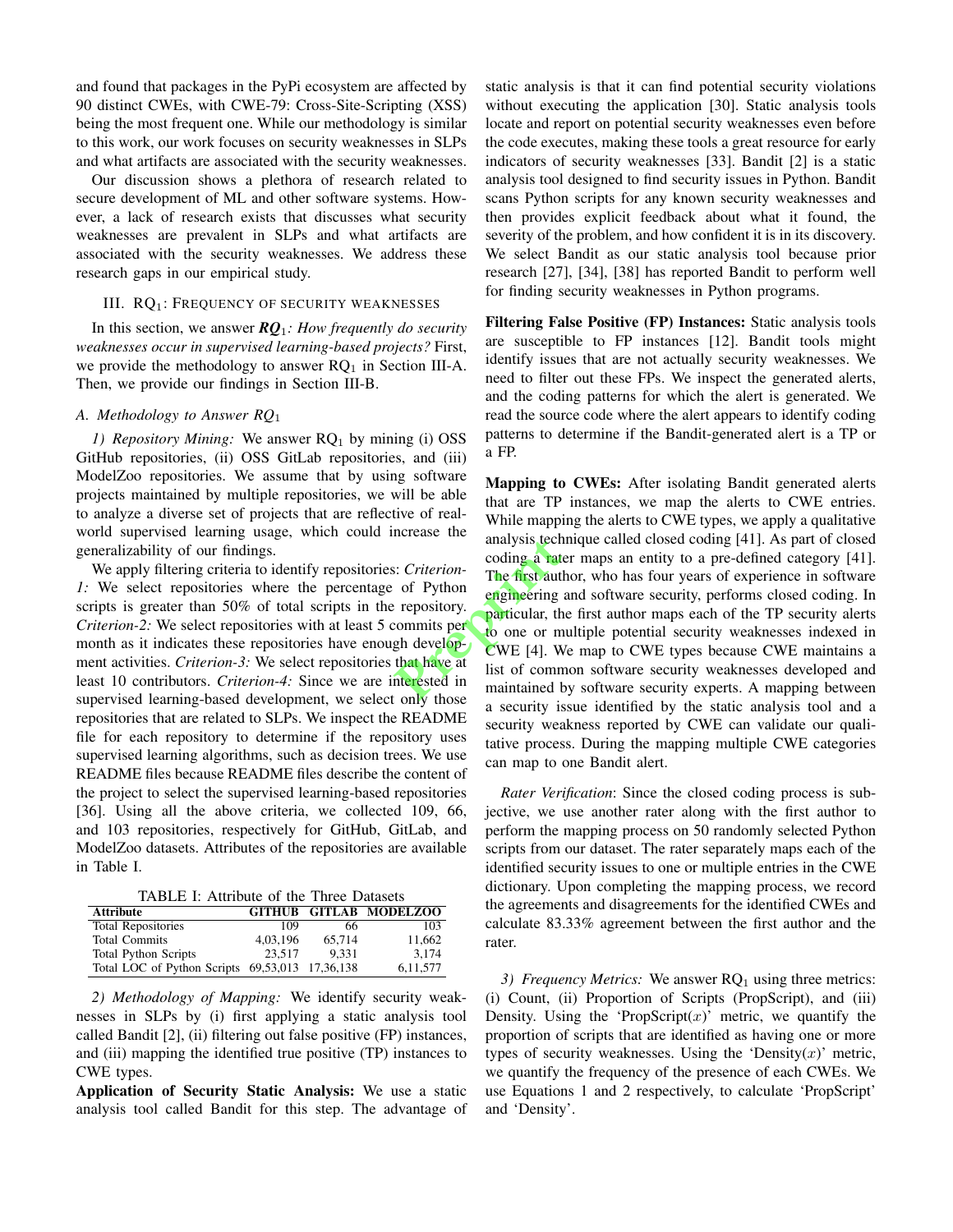$$
PropScript(x) =
$$
  
# of scripts with >= 1 security weaknesses of CWE-x  
total Python scripts in the repository  
Density(x) =  
Density(x) =

# of security weaknesses with CWE-x  
\n
$$
\frac{\text{total LOC in the repository}}{1000} \tag{2}
$$

# *B. Answer to RQ*<sup>1</sup>

*1) Security Weaknesses in SLPs:* We get 52 Bandit alerts that we map to 22 CWE types. In this section, we describe the 22 identified security weaknesses. In Table II, we present the 22 CWE IDs, CWE names, corresponding Bandit alerts, and example code snippets.

CWE-61: UNIX Symbolic Link (Symlink) Following When opening a file, if the file is a symbolic link that resolves to a target outside of the intended control sphere, an attacker could cause the software to run on unauthorized files known as the symlink attack [4]. Python functions, such as os.tempnam() and os.tmpnam() are vulnerable to symlink attacks [10].

CWE-77: Improper Neutralization of Special Elements used in a Command ('Command Injection') A command injection attack may occur if a software constructs a command using externally influenced input but does not neutralize or incorrectly neutralizes special elements that could modify the intended command [4]. Python has mechanisms for calling an external executable. However, doing so may pose a security risk if proper precautions are not taken to sanitize any user-provided or variable input. For example, spawning a subprocess with a command shell is dangerous because it is vulnerable to various shell injection attacks. and the an actor, and for calling [4]. Python pose a se-<br>tyle permissive control of control for the permissive control for example of control for the cause it is control of the permissive control for the control of the con

CWE-78: Improper Neutralization of Special Elements used in an OS Command ('OS Command Injection') If a software constructs an OS command using externallyinfluenced input, but does not neutralize or incorrectly neutralizes special elements that could modify the intended OS command, it may allow attackers to execute unexpected, dangerous commands directly on the operating system [4]. With commands, such as  $exec()$ , attackers can download, decrypt, and execute malicious code.

CWE-79: Improper Neutralization of Input During Web Page Generation ('Cross-site Scripting') If a software fails to neutralize or incorrectly neutralizes user-controllable input that is used as a web page, cross-site scripting (XSS) vulnerabilities may occur [4]. Jinja2 and Mako are Python HTML templating systems that are typically used to build web applications [2]. If the environment of these system are not configured correctly, the application becomes vulnerable to Cross-site Scripting (XSS) attacks.

CWE-89: Improper Sanitization of Special Elements used in an SQL Command ('SQL Injection') A software may construct an SQL command using externally-influenced input. If the software does not neutralize or incorrectly neutralizes particular elements that could modify the intended SQL command, SQL Injection attacks may occur [4]. SQL related

commands in Python, such as django\_extra\_used and django\_rawsql\_used might cause SQL Injection attacks [13].

CWE-91: XML Injection If a software fails to properly neutralize XML special elements, attackers can modify the syntax, content, or commands of the XML before it is processed by an end system [4]. Using various XML methods in Python scripts to parse untrusted XML data is known to be vulnerable to XML attacks [5].

CWE-220: Storage of File With Sensitive Data Under FTP Root If an application stores sensitive data under the FTP server root with insufficient access control, attackers may be able to access the application [4]. If FTP-related functions are called in Python scripts, it could lead to a security issue.

CWE-242: Use of Inherently Dangerous Function Certain functions that are insecure and deprecated behave in dangerous ways regardless of how they are used [4]. In Python, mktemp is an example of such an insecure function.

CWE-259: Use of Hard-coded Password Hard-coded passwords typically leave a significant hole in the authentication system, allowing an attacker to bypass the authentication system [4]. The use of hard-coded passwords in Python scripts greatly increases the possibility of password guessing.

CWE-269: Improper Privilege Management If a software fails to properly assign, modify, track, or check privileges for an actor, an attacker may gain unintended sphere of control [4]. Python uses the command chmod to manipulate POSIX style permissions [2]. If chmod is used to set particularly permissive control flags, it may create an unintended sphere of control for that actor.

CWE-285: Improper Authorization If a software does not perform or incorrectly performs an authorization check when an actor attempts to access a resource or perform an action, it can lead to a wide range of problems, such as information exposures, denial of service, and arbitrary code execution [4]. A string pattern '0.0.0.0' indicates a hard-coded binding to all network interfaces. In Python, binding to all network interfaces has the potential to expose a service to traffic on unintended interfaces that may not be properly secured.

CWE-295: Improper Certificate Validation If a software does not validate or incorrectly validates a certificate, an attacker might be able to spoof a trusted entity [4]. In Python, certificate validation can be explicitly turned off, which might enable attacks. Python functions, such as *unverified context* may also allow using an insecure context that does not validate certificates or perform hostname checks.

CWE-319: Cleartext Transmission of Sensitive Information If a software transmits sensitive or security-critical data in cleartext in a communication channel, the data can be sniffed by unauthorized actors [4]. Use of Python function HTTPSConnection on older versions of Python prior to 2.7.9 and 3.4.3 leaves connections open to potential man-inthe-middle attacks [11].

CWE-326: Inadequate Encryption Strength A weak encryption scheme, such as the use of insecure MD2, MD4, MD5, or SHA1 hash function, can be subjected to brute force attacks.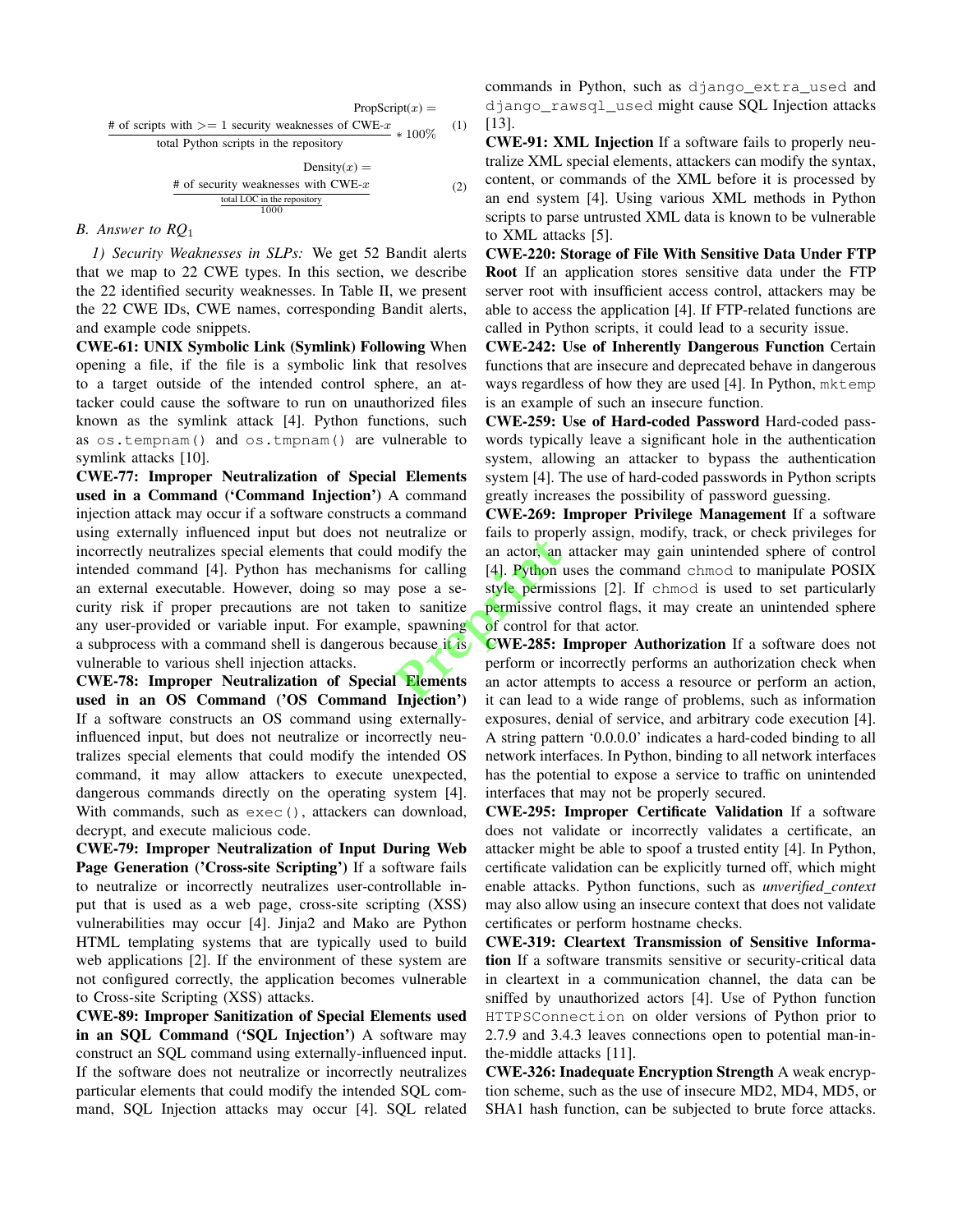TABLE II: Identified CWEs with Examples in Our Collection of Supervised Learning-based Projects

|               | <b>CWE-ID CWE Name</b>                                                                                                                 | <b>Bandit Alert Name</b>                                                                                                | <b>Example Code Snippet</b>                                                      |
|---------------|----------------------------------------------------------------------------------------------------------------------------------------|-------------------------------------------------------------------------------------------------------------------------|----------------------------------------------------------------------------------|
| $CWE-61$      | UNIX Symbolic Link (Symlink) Fol- B325:blacklist                                                                                       |                                                                                                                         | dst_temp_filename=                                                               |
|               | lowing                                                                                                                                 |                                                                                                                         | os.tempnam(dst_path)                                                             |
| <b>CWE-77</b> | Improper Neutralization of Special Ele-                                                                                                |                                                                                                                         | B602:subprocess popen with shell equals true, subprocess.call([cmd], shell=True) |
|               | ments used in a Command ('Command                                                                                                      | B603:subprocess_without_shell_equals_true,                                                                              |                                                                                  |
|               | Injection')                                                                                                                            | B604:any_other_function_with_shell_equals_true,                                                                         |                                                                                  |
|               |                                                                                                                                        | B605:start_process_with_a_shell,                                                                                        |                                                                                  |
|               |                                                                                                                                        | B607:start_process_with_partial_path                                                                                    |                                                                                  |
| <b>CWE-78</b> | Improper Neutralization of Special El-                                                                                                 | B102:exec used                                                                                                          | exec ("import cores.symbols." +                                                  |
|               | ements used in an OS Command ('OS                                                                                                      |                                                                                                                         | model_name)                                                                      |
|               | Command Injection')                                                                                                                    |                                                                                                                         |                                                                                  |
| <b>CWE-79</b> | Improper Neutralization of Input Dur- B701:jinja2_autoescape_false,<br>ing Web Page Generation ('Cross-site B702:use_of_mako_templates |                                                                                                                         | mako.template(filename=filepath)                                                 |
|               | Scripting')                                                                                                                            |                                                                                                                         |                                                                                  |
| <b>CWE-89</b> | Improper Sanitization of Special Ele- B610:django_extra_used,                                                                          |                                                                                                                         | select.append((RawSQL(sql, params),                                              |
|               | ments used in an SQL Command ('SQL B611:django_rawsql_used,                                                                            |                                                                                                                         | alias))                                                                          |
|               | Injection')                                                                                                                            | B703:django_mark_safe                                                                                                   |                                                                                  |
| $CWE-91$      | <b>XML</b> Injection                                                                                                                   | B313:blacklist, B314:blacklist, B318:blacklist, ElementTree.iterparse(file,                                             |                                                                                  |
|               |                                                                                                                                        | B319:blacklist, B320:blacklist, B405:blacklist, events=("start", "end"))                                                |                                                                                  |
|               |                                                                                                                                        | B406:blacklist, B408:blacklist, B409:blacklist,                                                                         |                                                                                  |
|               |                                                                                                                                        | B410:blacklist, B411:blacklist                                                                                          |                                                                                  |
|               | CWE-220 Storage of File With Sensitive Data B321:blacklist, B402:blacklist                                                             |                                                                                                                         | $self.ftp = ftplib.FTP()$                                                        |
|               | Under FTP Root                                                                                                                         |                                                                                                                         |                                                                                  |
|               | CWE-242 Use of Inherently Dangerous Function                                                                                           | B306:blacklist                                                                                                          | $check\_path = tempfile.mktemp()$                                                |
|               | CWE-259 Use of Hard-coded Password                                                                                                     | B105:hardcoded_password_string,                                                                                         | $TOKEN = "[UNK]"$                                                                |
|               |                                                                                                                                        | B106:hardcoded_password_funcarg,                                                                                        |                                                                                  |
|               |                                                                                                                                        | B107:hardcoded_password_default                                                                                         |                                                                                  |
|               | CWE-269 Improper Privilege Management                                                                                                  | B103:set_bad_file_permissions                                                                                           | os.chmod(stdout_dir, 0o775)                                                      |
|               | CWE-285 Improper Authorization                                                                                                         | B104:hardcoded_bind_all_interfaces                                                                                      | host: $str = "0.0.0.0"$                                                          |
|               | CWE-295 Improper Certificate Validation                                                                                                | B323:blacklist, B504:ssl_with_no_version                                                                                | context = ssl.unverified_context()                                               |
|               | CWE-319 Cleartext Transmission of Sensitive In-<br>formation                                                                           | B501:request with no cert validation,<br>B309:blacklist                                                                 | requests.get(remote_url, verify=False)                                           |
|               | CWE-326 Inadequate Encryption Strength                                                                                                 | B303:blacklist, B505:weak cryptographic key                                                                             | $private_{key} = RSA{\text .}generate(1024)$                                     |
|               | CWE-338 Use of Cryptographically                                                                                                       | Weak B311:blacklist                                                                                                     | $colors[cls_id] = (random.random())$                                             |
|               | Pseudo-Random Number Generator                                                                                                         |                                                                                                                         |                                                                                  |
|               | (PRNG)<br>CWE-377 Insecure Temporary File                                                                                              |                                                                                                                         |                                                                                  |
|               | CWE-477 Use of Obsolete Function                                                                                                       | B108:hardcoded_tmp_directory<br>B413:blacklist                                                                          | $MODEL_DIR = ' /tmp/imagenet'$<br>from Crypto.PublicKey import RSA               |
|               | CWE-489 Active Debug Code                                                                                                              | B201:flask_debug_true                                                                                                   | app.run(host=cfq.host, port=cfq.port,                                            |
|               |                                                                                                                                        |                                                                                                                         | debug=True, use_reloader=False)                                                  |
|               | CWE-601 URL Redirection to Untrusted Site B310:blacklist                                                                               |                                                                                                                         | urllib.request.urlretrieve(file_url,                                             |
|               | ('Open Redirect')                                                                                                                      |                                                                                                                         | filename=out_file)                                                               |
|               |                                                                                                                                        | CWE-676 Use of Potentially Dangerous Function B301:blacklist, B302:blacklist, B307:blacklist, tmp_dict = pickle.load(f) |                                                                                  |
|               |                                                                                                                                        | B308:blacklist, B403:blacklist, B404:blacklist,                                                                         |                                                                                  |
|               |                                                                                                                                        | B506:yaml_load                                                                                                          |                                                                                  |
|               | CWE-755 Improper Handling of Exceptional Con-                                                                                          | B110:try_except_pass,                                                                                                   | try: coco_utils.coco.download(images_dir,                                        |
|               | ditions                                                                                                                                | B112:try except continue                                                                                                | [pic_id]) except: pass #skip                                                     |
|               | CWE-798 Use of Hard-coded Credentials                                                                                                  | B105:hardcoded_password_string,                                                                                         | $\overline{\text{TOKEN}} = "[UNK]$                                               |
|               |                                                                                                                                        | B106:hardcoded_password_funcarg,                                                                                        |                                                                                  |
|               |                                                                                                                                        | B107:hardcoded_password_default                                                                                         |                                                                                  |

Moreover, the recommended key length size for RSA and DSA algorithms is 2048 and higher. Using keys of length 1024 bits or below in Python scripts is considered breakable [2].

CWE-338: Use of Cryptographically Weak Pseudo-Random Number Generator (PRNG) When a noncryptographic PRNG is used in a cryptographic context, it can expose the cryptography to certain types of attacks. Standard pseudo-random generators in Python are not suitable for security or cryptographic purposes [2].

CWE-377: Insecure Temporary File Creating and using insecure temporary files can expose application and system data vulnerable to attacks [4]. Creating temporary files in Python without following the proper rules [9] is dangerous as an attacker may also create a file with this name to attempt to load the wrong data or expose other temporary data.

CWE-477: Use of Obsolete Function If a software uses

deprecated or obsolete functions, it is vulnerable to security issues [4]. Python libraries, such as pycrypto have been deprecated, and usage of such libraries can cause security issues.

CWE-489: Active Debug Code If a software is deployed with debugging code still enabled or active, it may create unintended entry points or expose sensitive data [4]. In Python, running Flask [6] applications in debug mode activates a debugger that allows arbitrary code execution. Documentation for Flask [6] strongly suggests that debug mode should never be enabled on production systems.

CWE-601: URL Redirection to Untrusted Site ('Open Redirect') An HTTP parameter may contain a URL value and may cause the web application to redirect the request to the specified URL. An attacker can successfully launch a phishing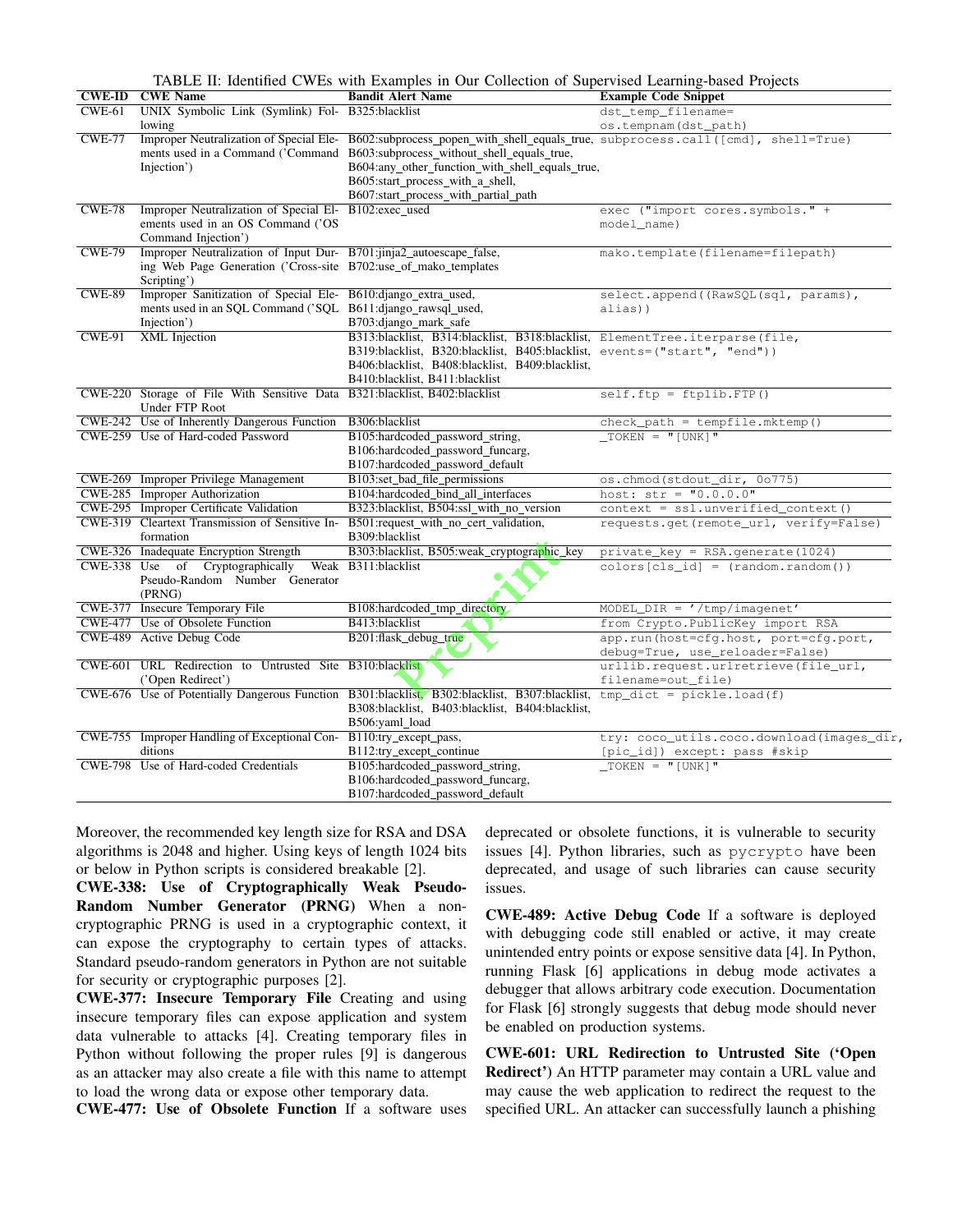TABLE III: Answer to  $RQ_1$ : Frequency of Security Weaknesses

|                |                | Count          |                 |               | PropScript (Per Script) |                 | <b>Density</b> |               |                 |  |  |
|----------------|----------------|----------------|-----------------|---------------|-------------------------|-----------------|----------------|---------------|-----------------|--|--|
| <b>CWEs</b>    | <b>GITHUB</b>  | <b>GITLAB</b>  | <b>MODELZOO</b> | <b>GITHUB</b> | <b>GITLAB</b>           | <b>MODELZOO</b> | <b>GITHUB</b>  | <b>GITLAB</b> | <b>MODELZOO</b> |  |  |
| $CWE-61$       |                | $\Omega$       | $\Omega$        | $1e-3$        | 0.00                    | 0.00            | 7.75           | 0.00          | 0.00            |  |  |
| <b>CWE-77</b>  | 368            | 131            | 52              | 1.63          | 1.26                    | 3.15            | 0.10           | 0.09          | 0.28            |  |  |
| <b>CWE-78</b>  | 83             | 97             | 6               | 0.35          | 1.38                    | 0.25            | 0.02           | 0.08          | 0.02            |  |  |
| <b>CWE-79</b>  | 2              | $\Omega$       |                 | 0.02          | 0.00                    | 0.09            | $2e-3$         | 0.00          | 0.01            |  |  |
| <b>CWE-89</b>  | 25             | $\Omega$       | $\overline{0}$  | 0.04          | 0.00                    | 0.00            | $2e-3$         | 0.00          | 0.00            |  |  |
| <b>CWE-91</b>  | 182            | 17             | 8               | 1.11          | 0.14                    | 0.10            | 0.08           | 0.09          | 0.01            |  |  |
| <b>CWE-220</b> | 3              | $\Omega$       | $\overline{0}$  | 0.01          | 0.00                    | 0.00            | $3e-4$         | 0.00          | 0.00            |  |  |
| <b>CWE-242</b> |                |                |                 | $2e-5$        | 0.09                    | 0.03            | $2e-5$         | $4e-3$        | $3e-3$          |  |  |
| <b>CWE-259</b> | 64             | 32             | 14              | 0.51          | 0.12                    | 0.53            | 0.04           | 0.01          | 0.02            |  |  |
| <b>CWE-269</b> | $\theta$       | $\overline{2}$ | 3               | 0.00          | 0.06                    | 0.36            | 0.00           | $5e-3$        | 0.02            |  |  |
| <b>CWE-285</b> | 18             | 26             | 6               | 0.08          | 0.14                    | 0.36            | 0.01           | 0.01          | 0.04            |  |  |
| <b>CWE-295</b> |                | 2              | $\overline{0}$  | 0.01          | 0.02                    | 0.00            | $8e-4$         | $1e-3$        | 0.00            |  |  |
| <b>CWE-319</b> | 3              | $\Omega$       | $\overline{0}$  | 0.03          | 0.00                    | 0.00            | $2e-3$         | 0.00          | 0.00            |  |  |
| <b>CWE-326</b> | 59             | 35             | 4               | 0.38          | 0.35                    | 0.21            | 0.02           | 0.02          | 0.01            |  |  |
| <b>CWE-338</b> | 179            | 232            | 98              | 0.94          | 2.12                    | 4.76            | 0.06           | 0.18          | 0.31            |  |  |
| <b>CWE-377</b> | 69             | 100            | 51              | 0.53          | 2.49                    | 0.32            | 0.04           | 0.19          | 0.02            |  |  |
| <b>CWE-477</b> | 6              | $\Omega$       | $\Omega$        | 0.06          | 0.00                    | 0.00            | $1e-3$         | 0.00          | 0.00            |  |  |
| <b>CWE-489</b> | $\overline{2}$ | $\Omega$       |                 | 0.01          | 0.00                    | 0.02            | $6e-4$         | 0.00          | $3e-3$          |  |  |
| <b>CWE-601</b> | 83             | 63             | 24              | 0.54          | 0.98                    | 0.85            | 0.04           | 0.08          | 0.05            |  |  |
| <b>CWE-676</b> | 789            | 401            | 138             | 4.42          | 5.00                    | 7.00            | 0.30           | 0.44          | 0.53            |  |  |
| <b>CWE-755</b> | 254            | 76             | 34              | 1.77          | 0.49                    | 1.24            | 0.09           | 0.03          | 0.10            |  |  |
| <b>CWE-798</b> | 64             | 32             | 14              | 0.51          | 0.12                    | 0.53            | 0.04           | 0.01          | 0.02            |  |  |
| Total          | 2,256          | 1,253          | 455             | 9.22          | 12.16                   | 15.90           | 0.85           | 1.17          | 1.43            |  |  |

scam and steal user credentials by changing the URL value to a malicious site. Using the audit URL in Python may result in a phishing attack.

CWE-676: Use of Potentially Dangerous Function If a program invokes a potentially dangerous function, it could introduce a vulnerability if it is used incorrectly, but the function can also be used safely [4]. Python calls and modules, such as using Pickle can be unsafe when used to deserialize untrusted data, which is a possible security issue.

**CWE-755: Improper Handling of Exceptional Conditions** If a software does not handle or incorrectly handles an exceptional condition, it creates a security risk [4]. An exception object is raised in the event of an error and can be caught at a later point in the program for error handling or performing logging actions. However, it is possible to catch an exception and silently ignore it, representing a potential security issue.

CWE-798: Use of Hard-coded Credentials Hard-coded credentials, such as hard-coded passwords leave a significant hole in the authentication system, allowing an attacker to bypass the authentication system [4]. The use of hard-coded credentials in Python scripts greatly increases the possibility of password guessing.

2) Frequency Analysis: We identify 3,964 instances of security weaknesses in 278 OSS repositories for supervised learning. The most frequent security weakness is the CWE-676: Use of Potentially Dangerous Function. A breakdown of the CWE count for the three datasets is provided in Table III. The highlighted cells in green indicate the most frequently occurring weaknesses for a Dataset. Considering all CWEs, the total count of identified security weaknesses is 2,256 for GitHub, 1,253 for GitLab and 455 for ModelZoo as shown in 'Total' for Table III.

In the 'PropScript (Per Script)' column of Table III, we report the 'PropScript' metric. The 'Total' row presents the 'PropScript' for each dataset when all 22 CWEs are considered. For all three datasets, we observe CWE-676 to occur more frequently. On the other hand, CWE-61, CWE-220 and CWE-477 occur rarely. We observe 9.22%, 12.16% and 15.90% scripts, respectively for GitHub, GitLab, and Model-Zoo repositories to contain at least one CWE, as shown in the 'PropScript' column. We describe the value for the 'Density' metric in the column 'Density' of Table III. Considering all 22 CWEs, the 'Density' metric values are 0.85, 1.17 and 1.43, respectively for GitHub, GitLab, and ModelZoo repositories. We observe the highest 'Density' value for the types CWE-61 and CWE-676, respectively for GitHub and the other two datasets.

# IV. RQ2: CO-LOCATION ANALYSIS OF SECURITY WEAKNESSES

In this section, we answer  $RQ_2$ : What security weaknesses co-locate in supervised learning-based projects? How frequently do security weaknesses co-locate? According to prior research [20], [29] security weaknesses can co-locate in software source code. Our hypothesis is that Python scripts used in SLPs can also include occurrences of co-located security weaknesses. A characterization of co-located security weaknesses can help practitioners prioritize code review efforts, for example, they can allocate more inspection efforts on Python scripts that include co-located security weaknesses. We observe anecdotal evidence regarding co-located security weaknesses: Figure 2 presents a code snippet used in a SLP where two CWEs are located on the same Python script: one instance of CWE-269 and one instance of CWE-676. The co-located instance is (CWE-269, CWE-676).

# A. Methodology to Answer  $RQ_2$

We analyze the co-location of security weaknesses by collecting datasets from Section III. Summary attributes of

<sup>&</sup>lt;sup>2</sup>https://github.com/NVIDIA/waveglow/blob/master/distributed.py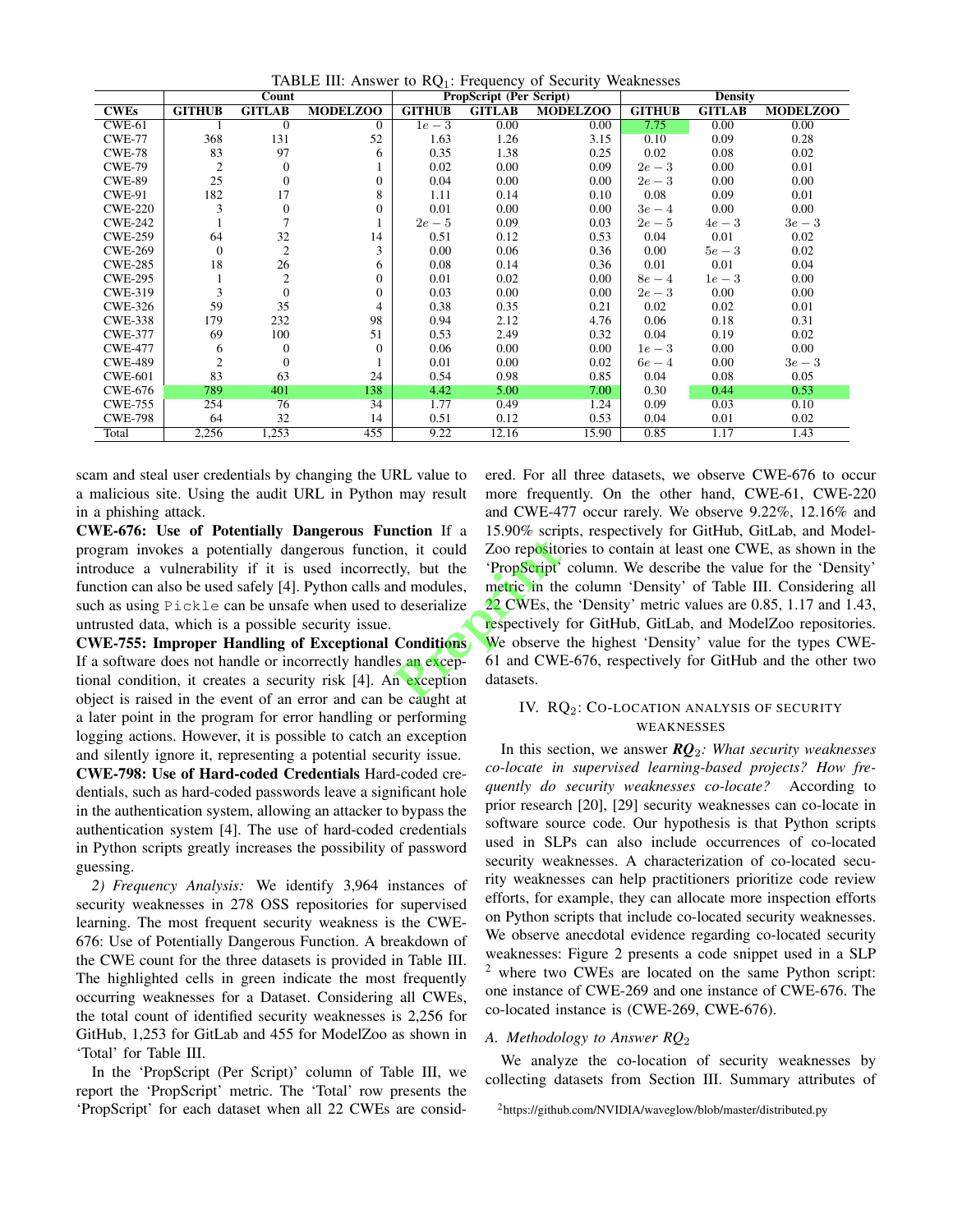

Fig. 2: Co-located security weaknesses in Python code snippet downloaded from an OSS repository [8]

our datasets are available in Table IV.

TABLE IV: Attributes of the three datasets

| <b>Attribute</b>                   |        |       | <b>GITHUB GITLAB MODELZOO</b> |
|------------------------------------|--------|-------|-------------------------------|
| Number of scripts with no CWE      | 21.891 | 8.341 | 2.808                         |
| Number of scripts with $>= 1$ CWEs | 1.626  | 990   | 366                           |

Frequency Metric: We characterize how frequently security weaknesses co-locate using a metric called 'Co-located Prop  $(x, y)$ , which stands for the proportion of identified CWE instances of type  $x$  that co-locate with CWE type  $y$ . For each security weakness  $x$ , we calculate the percentage of times its presence in a Python script co-occur with another type of security weakness  $y$ . 'Co-located Prop  $(x, y)$ ' and 'Co-located Prop  $(y, x)$ ' might have different values, as the denominator in Equation 3 would be different.

Co-located Prop  $(x, y)$  = # of occurrence with co-located (CWE-x, CWE-y)  $#$  of occurrence of CWE- $x$ ∗ 100% (3)

## *B. Answer to RQ*<sup>2</sup>

We present the co-located security weaknesses along with their 'Co-located prop.' values for GitHub, GitLab, and ModelZoo respectively, in Tables V, VI and VII. For example, from Table VII we observe one co-location category (CWE-269, CWE-676), with a 'Co-located Prop.' value of 33.33%. The 'Co-located Prop.' value indicates that the presence of CWE-269 implies the presence of CWE-676 33.33% of the time in the ModelZoo dataset.

In Tables V, VI and VII, we highlight the cells that has 'Co-located Prop.' value of greater than 50% with green color. For all three datasets, we observe CWE-77 to be co-located with CWE-676 with a high 'Co-located Prop.' value. We can conclude that, if there is a CWE-77 in a Python script, it is likely that CWE-676 will also be in the script with a 50% chance. Co-location proportion can be as high as 100%, as it occurred for CWE-61 in the GitHub dataset, where CWE-61 is co-located with CWE-601, CWE-676, and CWE-755. We also notice co-location proportion to be 100% between CWE-259 and CWE-798, which occurs due to the mapping of hard-coded password to two CWEs, namely CWE-259 and CWE-798.

# V. RQ<sub>3</sub>: ASSOCIATION OF IDENTIFIED SECURITY WEAKNESSES WITH ARTIFACTS USED FOR TRAINING AND TESTING ML MODELS

In this section, we answer *RQ*3*: What artifacts are associated with identified security weaknesses in supervised learning-based projects?* Our hypothesis is that security weaknesses that appear in artifacts for training and testing can help malicious users the opportunity to conduct attacks against production-level ML models. We first provide the methodology to answer  $RQ_3$  in Section V-A. Then, we provide our findings in Section V-B.

## *A. Methodology to Answer RQ*<sup>3</sup>

To answer  $RQ_3$ , we associate (i) scripts that are related to model training process (train\_script) and (ii) scripts that are related to model testing process (test\_script) with our identified 22 security weakness categories. We collect the scripts associated with the 3,964 instances of security weaknesses collected in Section III. To find out whether a script is related to training or testing, we inspect the script name. Our assumption is that a script that has the word 'train' and 'test' in it's name is respectively related to training and testing. For example, a script named 'train.py' is related to a model training process. For the other scripts that are associated with the identified security weaknesses but do not have the the word 'train' or 'test' in it's name, we use the script content to find the words 'train' and 'test'. Our assumption is that a script that has the word 'train' and 'test' in it's content is respectively related to training and testing. However, this process may have some false positives. Therefore, we manually check the contents of all the scripts that are identified to be related to training and testing and rule out the false positives. **Propriet Allen Contains Security West**<br> **Prepriet Allen Contains and Allen Containing a**<br> **Prepriet Allen Containing a**<br> **Prepriet Allen Containing a**<br> **Prepriet Allen Containing a**<br> **Prepriet Allen Containing and Transf** 

#### *B. Answer to RQ*<sup>3</sup>

In all, we identify 3569 train scripts and 12,188 test scripts from our set of 36,022 Python scripts. We observe 210 train script and 169 test script to have at least one security weakness. We report our findings in Table VIII. In the 'TRAIN' and 'TEST' columns, we respectively report the number of train\_script and test\_script associated with each security weakness category. We observe 23.79% and 40.49% of security weaknesses are respectively associated with train\_script and test\_script. Among these, 15.04% of total security weaknesses are associated with both train\_script and test\_script. The rest of the security weaknesses are not associated with train\_script or test\_script. We observe CWE-676: Use of Potentially Dangerous Function to be the most frequent security weakness for both train\_script and test\_script.

#### VI. DISCUSSION

In this section, we discuss the implications of our findings: Implications for practitioners: Our findings have implications for practitioners.

Incorporating security in early stages of development for secure ML: Similar to secure software development, MLbased projects also need to integrate security early in the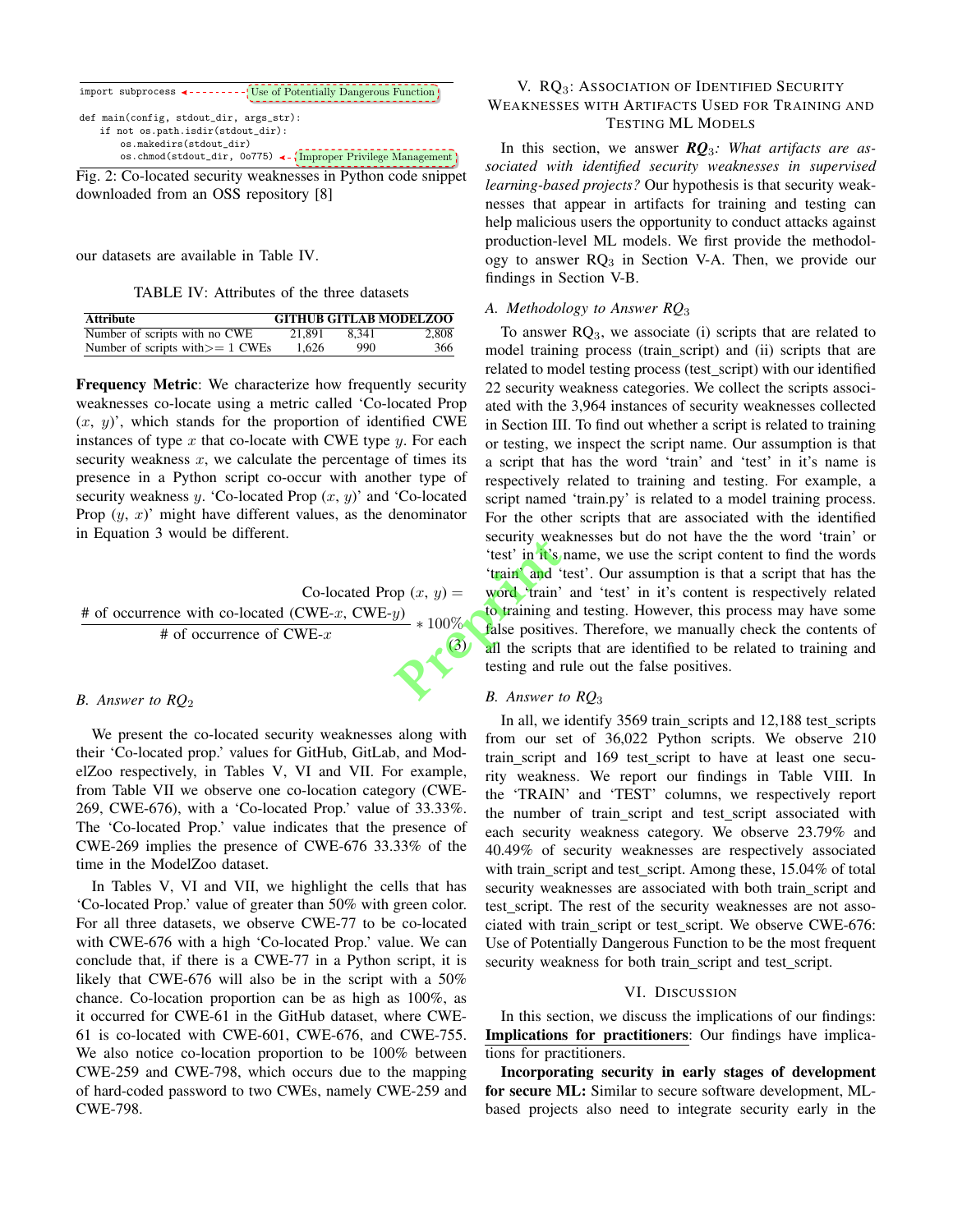TABLE V: Answer to RQ2: Proportion of Co-located Security Weaknesses for the GitHub Dataset.

| <b>CWE-ID</b> | 61   | 77             | 78      | 79                        | 89               | 91           | 220 | 242          | 259   | 269 | 285                       | 295  | 319      | 326                       | 338   | 377            | 477  | 489            | 601   | 676                       | 755                       | 798                       |
|---------------|------|----------------|---------|---------------------------|------------------|--------------|-----|--------------|-------|-----|---------------------------|------|----------|---------------------------|-------|----------------|------|----------------|-------|---------------------------|---------------------------|---------------------------|
| 61            | X    | 100            | X       | X                         | X                | X            | X   | X            | X     | X   | X                         | X    | X        | X                         | X     | X              | X    | X              | 100   | 100                       | 100                       | X                         |
| 77            | 0.27 | X              | 2.99    | Х                         | X                | 2.17         | X   | X            | 0.82  | X   | X                         | X    | 0.27     | 1.36                      | 1.9   | 1.9            | X    | X              | 2.72  | 82.61                     | 6.25                      | 0.82                      |
| 78            |      | X 13.25        | X       | X                         | X                | X            | 1.2 | X            | X     | X   | X                         | X    | X        | 3.61                      | 2.41  | X              | X    | X              | 1.2   | 31.33                     | 8.43                      | X                         |
| 79            | X    | Х              | X       | X                         | X                | X            | X   | X            | X     | X   | X                         | Χ    | X        | X                         | Х     | Χ              | X    | X              | Х     | X                         | X                         | X                         |
| 89            | X    | X              | X       | $\boldsymbol{\mathrm{X}}$ | X                | X            | X   | X            | 4     | X   | Χ                         | X    | X        | X                         | 4     | Χ              | X    | X              | Х     | 92                        | X                         | 4                         |
| 91            | Χ    | 4.4            | X       | X                         | X                | X            | X   | X            | X     | Χ   | X                         |      | $X$ 0.55 | X                         | 1.65  | 1.1            | X    | X              | 1.65  | 12.64                     | 3.85                      | X                         |
| 220           | X    |                | X 33.33 | X                         | Χ                | X            | X   | X            | X     | Χ   | X                         | X    | X        | 33.33                     | Х     | X              | X    | Χ              | X     | X                         | X                         | X                         |
| 242           | X    | X              |         | X X                       | X                | X            | X   | X            | X     | X   | X                         | X    | X        | X                         | X     | X              | X    | Χ              | X     | X                         | Χ                         | X                         |
| 259           | X    | 4.69           | X       | X                         | 1.56             | X            | X   | X            | X     |     | $X$ 3.12                  | 1.56 | X        | 1.56                      |       | X 1.56         | X    | X              | X     | 10.94                     | 7.81                      | 100                       |
| 269           | Χ    | X              | X       | X                         | Χ                | X            | X   | X            | X     | X   | X                         | X    | X        | X                         | X     | X              | X    | X              | X     | $\boldsymbol{\mathrm{X}}$ | X                         | $\boldsymbol{\mathrm{X}}$ |
| 285           | X    | X              | X       | X                         | X                | X            | X   | X            | 11.11 | X   | X                         | X    | X        | X                         | 5.56  | X              | X    | 11.11          | X     | 11.11                     | X                         | 11.11                     |
| 295           | X    | Х              | X       | Χ                         | X                | X            | Χ   | X            | 100   | Х   | X                         | Χ    | X        | X                         | Χ     | X              | X    | X              | Х     | X                         | X                         | 100                       |
| 319           |      | X 33.33        |         | X X                       |                  | X 33.33      | X   | X            | X     | X   | X                         | X    | X        | X                         | X     | X              | X    | X <sub>1</sub> | 66.67 | 33.33                     | X                         | $\boldsymbol{\mathrm{X}}$ |
| 326           | X    | 8.47           | 5.08    | X                         | X                | X            | .69 | X            | 1.69  | X   | X                         | X    | X        | X                         | 6.78  | X              | 3.39 | X              | 6.78  | 20.34                     | 3.39                      | 1.69                      |
| 338           | X    | 3.91           | 1.12    | X                         | 0.56             | 1.68         | Х   | X            | X     | X   | 0.56                      | X    | Χ        | 2.23                      | X     | 2.79           | 1.12 | 0.56           | X     | 9.5                       | 6.15                      | $\boldsymbol{\mathrm{X}}$ |
| 377           |      | X 10.14        | X       | X                         | Χ                | 2.9          | Χ   | X            | 1.45  | X   | Χ                         | Χ    | Χ        | X                         | 7.25  | X              | Χ    | X              | 1.45  | 11.59                     | 8.7                       | 1.45                      |
| 477           | X    | X              | Χ       | X                         | X                | X            | Х   | X            | X     | Χ   | X                         | X    | X        | 33.33                     | 33.33 | Χ              | X    | X              | X     | X                         | 16.67                     | X                         |
| 489           | X    | X              | X.      | X                         | X                | X            | X   | X            | X     | X   | 100                       | X    | X        | $\boldsymbol{\mathrm{X}}$ | 50    | X              | X    | X              | X     | 100                       | $\boldsymbol{\mathrm{X}}$ | X                         |
| 601           | 1.2  | 12.05          | 1.2     | X                         | X                | 3.61         | X   | X            | X     | X   | X                         |      | X 2.41   | 4.82                      | X     | 1.2            | X    | X              | Х     | 24.1                      | 4.82                      | X                         |
| 676           | 0.13 | 38.53          | 3.3     | X                         | 2.92             | 2.92         | X   | X            | 0.89  |     | $X$ 0.25                  |      | $X$ 0.13 | 1.52                      | 2.15  | 1.01           | X    | 0.25           | 2.53  | X                         | 7.48                      | 0.89                      |
| 755           | 0.39 | 9.06           | 2.76    | X                         | $\boldsymbol{X}$ | 2.76         | X   | X            | 1.97  | X   | $\boldsymbol{\mathrm{X}}$ | X    | X        | 0.79                      |       | 4.33 2.36 0.39 |      | X              | 1.57  | 23.23                     | X                         | 1.97                      |
| 709 l         | Y    | $\triangle$ 60 |         |                           | $V$ $V$ 1.56     | $\mathbf{v}$ | Y   | $\mathbf{V}$ | 100   |     |                           |      |          | $Y$ 3.12 1.56 $Y$ 1.56    |       | $Y$ 156 $Y$    |      | Y              |       | $Y = 10.04$               | 7 9 1                     | $\mathbf{V}$              |

TABLE VI: Answer to RQ2: Proportion of Co-located Security Weaknesses for the GitLab Dataset.

| <b>CWE-ID</b> | 61                        | 77    | 78   | 79 | 89 | 91 | 220 | 242  | 259  | 269  | 285  | 295                    | 319          | 326   | 338   | 377   | 477 | 489 | 601   | 676   | 755   | 798            |
|---------------|---------------------------|-------|------|----|----|----|-----|------|------|------|------|------------------------|--------------|-------|-------|-------|-----|-----|-------|-------|-------|----------------|
| 61            | $\overline{X}$            | X     |      |    |    |    |     | X    | Х    | Х    | X    | X                      | Х            | X     | Х     | X     | X   | X   | X     | Х     | X     | $\overline{X}$ |
| 77            | X                         | X     | 0.76 |    |    | Х  | X   | .53  | 1.53 | 0.76 | 0.76 | X                      | X            | 6.87  | 1.53  | 2.29  | X   | X   | 6.87  | 74.81 | 6.11  | 1.53           |
| 78            | X                         | 1.03  | X    | X  | X  | Х  | X   | X    | X    | X    | X    | X                      | X            | X     | 1.03  | Х     | X   | X   | Χ     | 12.37 | 4.12  | X              |
| 79            | X                         | X     | Χ    | Χ  | Х  | X  | X   | Х    | Х    | X    | X    | X                      | X            | X     | X     | Х     | X   | X   | X     | Х     | X     | X              |
| 89            | X                         | X     | X    | X  | Х  | Х  | X   | X    | X    | X    | X    | Χ                      | X            | X     | X     | Х     | X   | X   | X     | X     | X     | X              |
| 91            | X                         | X     | X    | X  | X  | X  | X   | X    | X    | X    | Χ    | X                      | Х            | X     | X     | 5.88  | X   | X   | X     | 23.53 | X     | X              |
| 220           | X                         | X     | Χ    | Χ  | Х  | Х  | X   | X    | X    | X    | X    | $X_{-}$                |              | X     | Х     | Х     | X   | X   | X     | X     | X     | X              |
| 242           | X                         | 28.57 | X    | X  | Χ  | X  | X   | Х    | X    | X    | X    | X                      | $\mathbf{X}$ | X     | 28.57 | X     | X   | X   | X     | 42.86 | 14.29 | X              |
| 259           | X                         | 6.25  | Χ    | X  | Х  | X  | X   | Х    | X    | X    | X    |                        | A            | X     | 9.38  | Х     | X   | X   | X     | 6.25  | X     | 100            |
| 269           | $\boldsymbol{\mathrm{X}}$ | 50    | Χ    | Χ  | Х  | Х  | X   | X    | X    | X    | X    | $\mathbf{X}^{\bullet}$ | X            | Х     | X     | 50    | X   | X   | X     | 50    | X     | X              |
| 285           | X                         | 3.85  | X    | Х  | X  | X  | X   | X    | X    | X    | X    | л                      | X            | X     | 3.85  | Х     | X   | X   | 3.85  | 7.69  | 7.69  | X              |
| 295           | X                         | Χ     | Χ    |    | Х  |    | X   | X    | X    | X    | X    | $\mathbf x$            | X            | X     | X     | Х     | X   | X   | 100   | X     | X     | X              |
| 319           | X                         | X     | X    | Х  | Х  | Х  | X   | X    | X    | X    |      | X                      | X            | X     | X     | X     | X   | X   | Х     | X     | X     | X              |
| 326           | X                         | 25.71 | Χ    | Χ  | X  | X  | X   | Х    |      | X    | X    | X                      | X            | X     | X     | 25.71 | X   | X   | 31.43 | 25.71 | Х     | X              |
| 338           | X                         | 0.86  | 0.43 |    | X  | Х  | X   | 0.86 | .29  | X    | 0.43 | X                      | X            | X     | X     | 0.86  | X   | X   | 0.86  | 6.9   | 0.43  | .29            |
| 377           | X                         | 3     | X    |    | х  |    | X   | X    | Х    |      | X    | X                      | X            | 9     | 2     | Х     | X   | X   | 10    | 5     |       | X              |
| 477           | X                         | X     | X    |    | х  |    | X   | X    | X    | X    | X    | X                      | X            | X     | Х     | Х     | X   | X   | X     | X     | X     | X              |
| 489           | X                         | X     | Х    | Х  | X  | Х  | X   | X    | X    | X    | X    | X                      | X            | X     | X     | Х     | X   | X   | X     | X     | X     | X              |
| 601           | X                         | 14.29 | X    | Х  | х  | Х  | X   | Х    | X    | X    | 1.59 | 3.17                   | X            | 17.46 | 3.17  | 15.87 | X   | X   | X     | 17.46 | X     | X              |
| 676           |                           | 24.44 | 2.99 |    |    |    | X   | 0.75 | 0.5  | 0.25 | 0.5  | X                      | X            | 2.24  | 3.99  | 1.25  | X   | X   | 2.74  | X     | 5.24  | 0.5            |
| 755           | X                         | 10.53 | 5.26 | X  | х  | Х  | X   | 1.32 | X    | Χ    | 2.63 | X                      | X            | X     | 1.32  | 1.32  | X   | X   | X     | 27.63 | X     | X              |
| 798           | X                         | 6.25  | Χ    | Χ  | Х  | Х  | X   | X    | 100  | X    | Х    | X                      | X            | X     | 9.38  | X     | X   | X   | X     | 6.25  | X     | X              |

development process [42]. We have identified a catalog of 22 security weakness categories, as reported in Table II, that needs to be detected and mitigated before the deployment of SLPs. There are existing techniques that can be leveraged to automatically repair security weaknesses [15] [35] [24]. The fact that these identified weaknesses are not fixed is evidence that security is not addressed from the beginning of the MIbased software development life cycle. Practitioners can use our findings reported in Sections III-B and V-B to incorporate security in the early stages of development for secure SLPs.

Weakness Mitigation: We recommend the following strategies to mitigate security weaknesses in SLPs:

Code Review: Practitioners need to follow rigorous code review practices to avoid weaknesses, such as, CWE-755: Improper Handling of Exceptional Conditions and CWE-259: Use of Hard-coded Password. To better handle security

weaknesses such as, CWE-259: Use of Hard-coded Password, practitioner can use secrets and encryption management tools such as, *HashiCorp Vault* [14].

Static Analysis: Practitioners can use static analysis techniques to detect the security weaknesses identified in Section III-B. Therefore, we recommend to integrate static analysis into the development process of SLPs.

Vulnerability Repair Tools: Practitioners can use automatic vulnerability repair tools, such as Pasan [44], BovInspector [22], and VeraCode [15], that will identify security weaknesses as well as suggest appropriate fixes. Pasan [44] works by detecting the inputs used in adversarial attacks and then using these inputs to generate fixes that remove the vulnerabilities exploited in the attacks, whereas BovInspector [22] uses static analysis and symbolic execution to analyze buffer overflow threats and suggests fixes.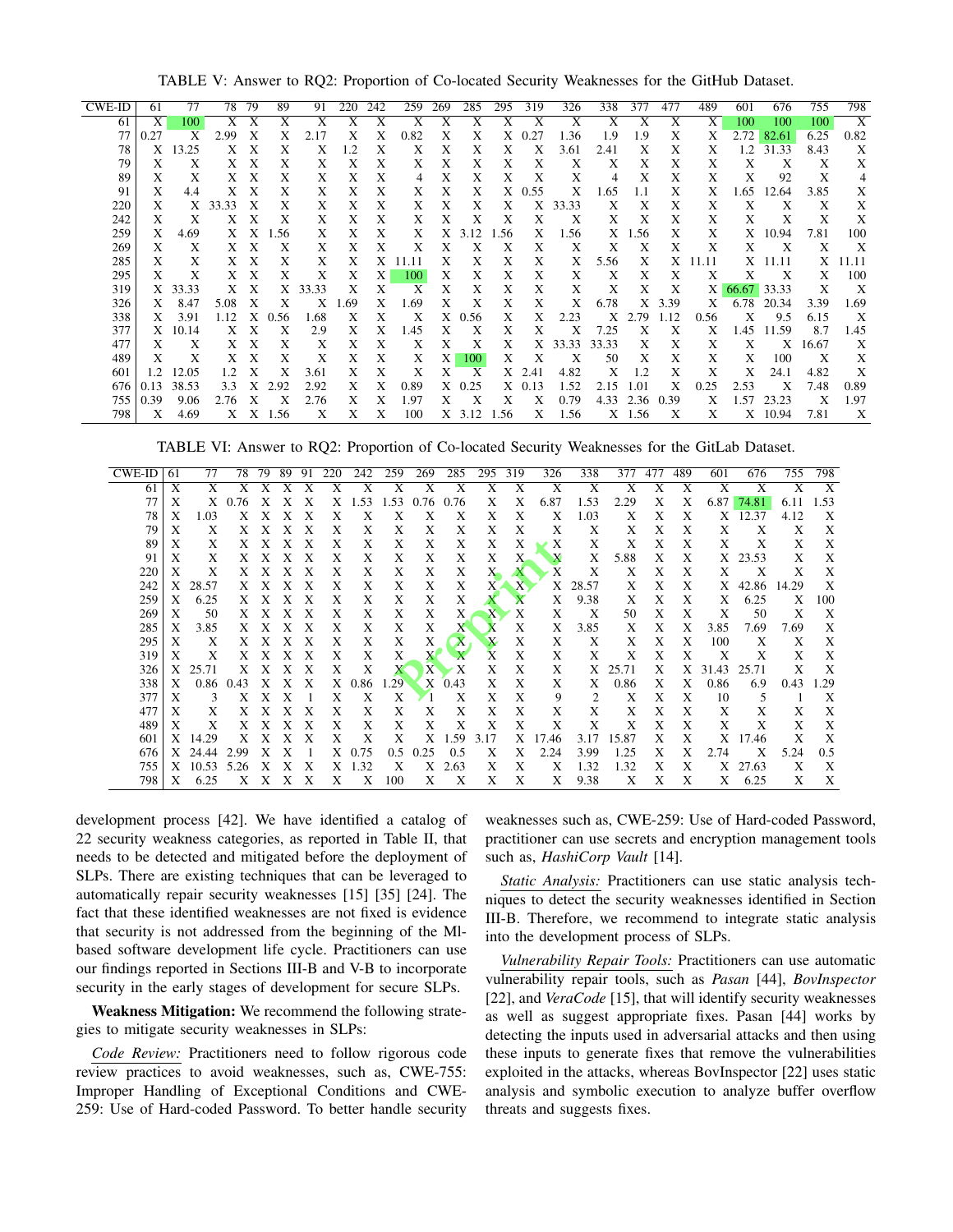TABLE VII: Answer to RQ2: Proportion of Co-located Security Weaknesses for the ModelZoo Dataset.

| CWE-ID | 61 | 77    | 78                        | 79  | 89 | 91   | 220 | 242  | 259  | 269  | 285 | 295 | 319 | 326  | 338   | 377   | 477 | 489 | 601  | 676   | 755  | 798                       |
|--------|----|-------|---------------------------|-----|----|------|-----|------|------|------|-----|-----|-----|------|-------|-------|-----|-----|------|-------|------|---------------------------|
| 61     | X  |       |                           |     | Х  | X    | Х   | X    | X    | X    | X   | X   | X   | X    | X     | X     | X   | X   | X    | X     | X    | $\boldsymbol{\mathrm{X}}$ |
| 77     | X  |       |                           | .92 | Х  | X    | X   | X    | Χ    | 1.92 | X   | Χ   | X   | X    | 5.77  | X     | X   | X   | 5.77 | 51.92 | 7.69 | X                         |
| 78     | X  | X     | X                         | X   | X  | X    | X   | X    | X    | Χ    | X   | X   | X   | X    | X     | Χ     | X   | X   | X    | X     | X    | X                         |
| 79     | X  | 100   | X                         | X   | X  | X    | X   | X    | X    | X    | X   | X   | X   | X    | X     | X     | Х   | X   | X    | X     | X    | X                         |
| 89     | X  | X     | X                         | X   | X  | X    | X   | X    | X    | X    | X   | Х   | X   | X    | X     | X     | X   | X   | X    | X     | X    | X                         |
| 91     | X  | X     | X                         | X   | X  | X    | X   | X    | X    | Χ    | X   | X   | Χ   | X    | 12.5  | Χ     | X   | X   | X    | 12.5  | X    | X                         |
| 220    | X  | X     | X                         | X   | X  | X    | X   | X    | X    | X    | X   | X   | X   | X    | X     | X     | X   | X   | X    | X     | X    | X                         |
| 242    | X  | X     | X                         | Χ   | X  | X    | X   | X    | X    | Χ    | X   | X   | X   | X    | X     | 100   | X   | X   | X    | X     | X    | X                         |
| 259    | X  | X     | X                         | X   | X  | X    | X   | X    | X    | X    | X   | X   | X   | X    | X     | Х     | X   | X   | X    | 14.29 | X    | 100                       |
| 269    | X  | 33.33 | X                         | X   | X  | X    | X   | X    | X    | X    | X   | X   | X   | X    | 33.33 | X     | Х   | X   | X    | 33.33 | X    | X                         |
| 285    | X  | X     | X                         | X   | X  | X    | X   | X    | X    | X    | X   | X   | X   | X    | X     | X     | X   | X   | X    | X     | X    | X                         |
| 295    | Χ  | X     | X                         | X   | X  | X    | X   | Χ    | Χ    | Χ    | Χ   | X   | X   | X    | Χ     | Χ     | X   | X   | Χ    | X     | X    | X                         |
| 319    | X  | X     | X                         | X   | X  | X    | X   | X    | X    | X    | X   | X   | X   | X    | X     | X     | X   | X   | X    | X     | X    | X                         |
| 326    | X  | X     | X                         | Χ   | X  | Х    | X   | X    | X    | X    | X   | X   | X   | X    | Χ     | X     | X   | X   | 50   | 25    | X    | X                         |
| 338    | X  | 3.06  | X                         | X   | X  | .02  | X   | X    | X    | 1.02 | X   | X   | X   | X    | X     | 2.04  | X   | X   | X    | 12.24 | 3.06 | X                         |
| 377    | X  | X     | X                         | X   | X  | X    | X   | 1.96 | X    | Χ    | Χ   | Χ   | X   | X    | 3.92  | X     | X   | X   | 9.8  | 3.92  | X    | X                         |
| 477    | X  | X     | X                         | X   | X  | X    | X   | X    | X    | X    | X   | X   | X   | X    | X     | X     | X   | X   | X    | X     | X    | X                         |
| 489    | X  | X     | X                         | Χ   | X  | X    | X   | X    | X    | X    | X   | X   | X   | X    | X     | X     | X   | X   | X    | X     | X    | X                         |
| 601    | X  | 12.5  | X                         | X   | X  | X    | X   | X    | X    | X    | X   | X   | X   | 8.33 | X     | 20.83 | X   | X   | X    | 37.5  | X    | X                         |
| 676    | X  | 19.57 | X                         | X   | Χ  | 0.72 | X   | X    | 1.45 | 0.72 | X   | X   | X   | 0.72 | 8.7   | 1.45  | X   | X   | 6.52 | X     | 0.72 | 1.45                      |
| 755    | X  | 11.76 | $\boldsymbol{\mathrm{X}}$ | X   | X  | X    | X   | X    | X    | Х    | X   | X   | X   | X    | 8.82  | Χ     | X   | X   | X    | 2.94  | X    | $\boldsymbol{\mathrm{X}}$ |
| 798    | X  | X     | X                         | X   | X  | X    | X   | X    | 100  | X    | X   | X   | X   | X    | X     | X     | X   | X   | X    | 14.29 | X    | X                         |

TABLE VIII: Answer to RQ<sub>3</sub>: Association of Security Weaknesses

|                | <b>GITHUB</b>  |                | <b>GITLAB</b>  |                | <b>MODELZOO</b> |                |
|----------------|----------------|----------------|----------------|----------------|-----------------|----------------|
| <b>CWEs</b>    | <b>TRAIN</b>   | <b>TEST</b>    | <b>TRAIN</b>   | <b>TEST</b>    | <b>TRAIN</b>    | <b>TEST</b>    |
| $CWE-61$       | $\overline{0}$ | 1              | $\theta$       | $\mathbf{0}$   | $\theta$        | $\overline{0}$ |
| <b>CWE-77</b>  | 27             | 203            | 36             | 63             | 34              | 27             |
| $CWE-78$       | 3              | 54             | 50             | 53             | 5               | $\theta$       |
| <b>CWE-79</b>  | $\theta$       | $\theta$       | $\Omega$       | $\theta$       | 1               |                |
| <b>CWE-89</b>  | 1              | 5              | $\mathbf{0}$   | $\theta$       | $\theta$        | 0              |
| $CWE-91$       | 36             | 61             | 8              | 12             | 6               | $\overline{4}$ |
| <b>CWE-220</b> | $\overline{0}$ | 2              | $\mathbf{0}$   | $\overline{0}$ | $\theta$        | 0              |
| <b>CWE-242</b> | $\theta$       |                | $\Omega$       | 5              | 0               |                |
| <b>CWE-259</b> | 8              | 46             | 12             | 17             | 9               | 8              |
| <b>CWE-269</b> | $\theta$       | $\theta$       | $\overline{2}$ | $\theta$       | 3               |                |
| <b>CWE-285</b> | 3              | 8              | 8              | 12             | $\overline{c}$  | 3              |
| <b>CWE-295</b> | $\theta$       | $\Omega$       | 1              | 1              | 0               | $\Omega$       |
| <b>CWE-319</b> | $\theta$       | $\overline{c}$ | $\theta$       | $\theta$       | $\overline{0}$  | $\Omega$       |
| <b>CWE-326</b> | 10             | 26             | 10             | 7              | $\overline{2}$  | $\overline{2}$ |
| <b>CWE-338</b> | 22             | 123            | 134            | 136            | 45              | 46             |
| <b>CWE-377</b> | 28             | 56             | 56             | 50             | 37              | 23             |
| <b>CWE-477</b> | $\theta$       | 4              | $\theta$       | $\Omega$       | $\theta$        | $\theta$       |
| <b>CWE-489</b> | $\theta$       | $\theta$       | $\theta$       | $\theta$       | $\theta$        | 0              |
| <b>CWE-601</b> | 20             | 50             | 38             | 29             | 19              | 14             |
| <b>CWE-676</b> | 109            | 437            | 187            | 208            | 88              | 55             |
| <b>CWE-755</b> | 41             | 137            | 21             | 33             | 13              | 22             |
| <b>CWE-798</b> | 8              | 46             | 12             | 17             | 9               | 8              |
| Total          | 250            | 914            | 483            | 522            | 210             | 169            |

Prioritizing Efforts for Security-focused Code Reviews: As conducting code reviews is a resource-intensive activity [45], we advocate practitioners to prioritize code review efforts using our co-location analysis presented in Tables V, VI and VII. For example, as a rule of thumb, if a Python script used in a SLP contains an instance of CWE-77, *i.e.*, command injection, they can also inspect the script for an instance of CWE-676, i.e., use of a potentially dangerous function as there is a  $\ge$  = 50% chance of a CWE instance co-occurring with an instance of CWE-77. In Table VIII, we observe 210 train\_script and 169 test\_script to have at least one security weakness and advocate practitioners to prioritize code review efforts for training and testing scripts to secure the productionlevel ML models.

Implications for researchers: Our findings also have implications for future research: Survival Analysis: A security weakness that persists for a long time can facilitate attackers. Researcher can use survival analysis techniques [31] to analyze the amount of time our identified security weaknesses persist in the same script for SLPs. New Attack Identification: Our identified security weaknesses can be leveraged to identify new attacks. Researchers can build upon our findings to explore which characteristics correlate with Python scripts with security weaknesses. If certain characteristics correlate with scripts that have weaknesses, then practitioners can prioritize their inspection efforts for scripts that exhibit those characteristics. Vulnerability Research: Our empirical study provides the groundwork to conduct further research in the domain of vulnerability research for ML. Our identified security weaknesses focus on supervised learning, which could be applicable for reinforcement learning and unsupervised learning.

## VII. THREATS TO VALIDITY

We present the limitations of our paper in this section.

Conclusion Validity: Our identified security alerts and the corresponding CWEs are limited to the scripts we used in Section III-A. We mitigate these limitations by inspecting 36,022 scripts. Like any other static analysis tool, the Bandit tool is susceptible to generate false positives [12]. We mitigate this limitation by mapping each security issue identified by the Bandit tool to corresponding CWEs in Section III-B1. Also, the mapping between the security weaknesses and potential CWE indexes is based upon the authors' judgment and subjective view. We mitigate the limitation by using a rater who is not an author of the paper.

**External Validity:** Our empirical study is limited to the datasets that we analyzed. Our datasets are constructed by mining OSS repositories. Investigating projects from other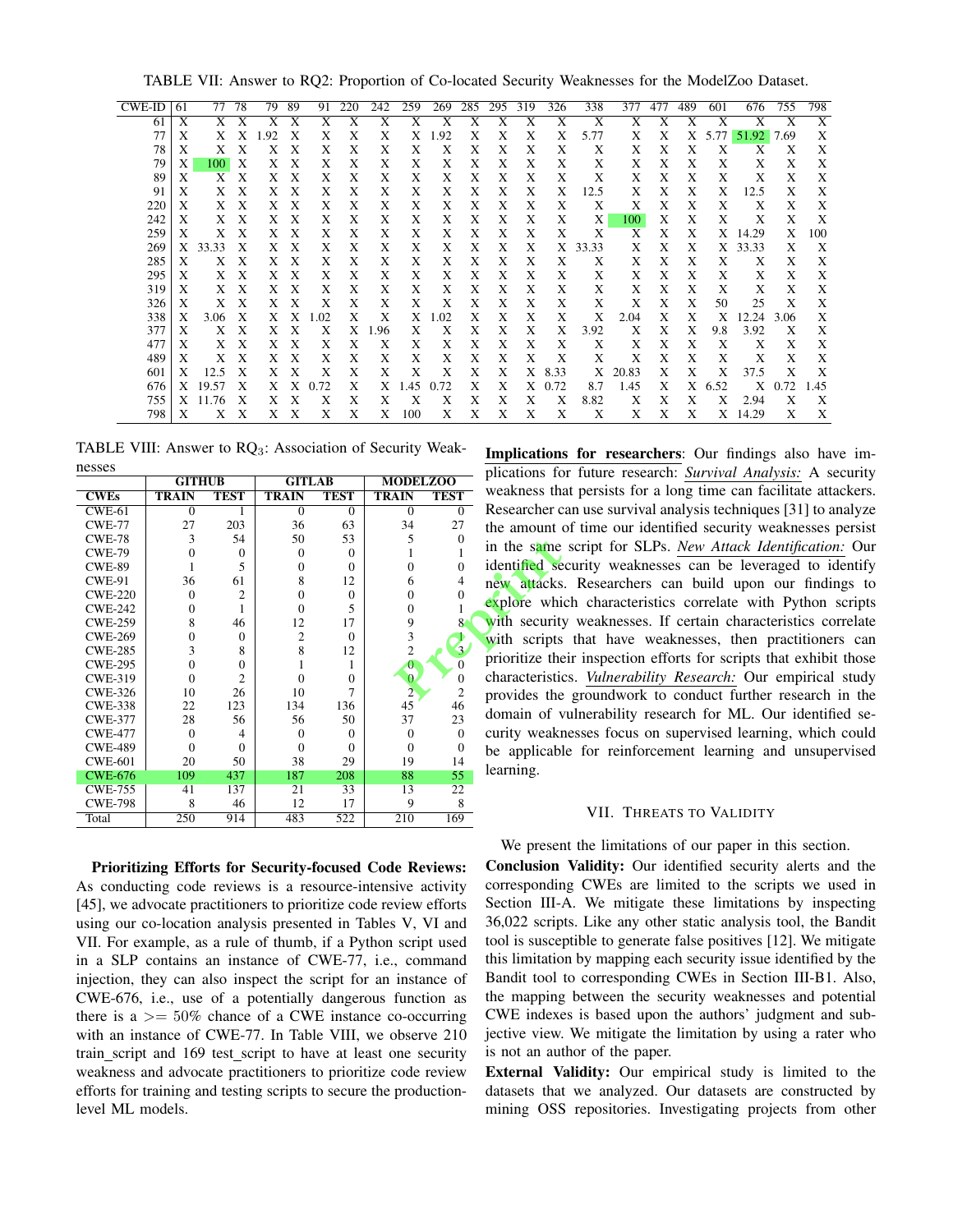proprietary domains might reveal types not reported in our paper. Also, our findings are limited to Python-based projects.

## VIII. CONCLUSION

SLPs may have security weaknesses, that make SLPs susceptible to security attacks. Practitioners need to be aware of the security weaknesses to secure SLPs. We conduct an empirical study to identify the security weaknesses that occur in SLPs. We identify 22 types of security weaknesses in SLPs. We observe CWE-676: Use of Potentially Dangerous Function to be the most frequent CWE. We observe security weaknesses to co-locate in Python scripts. Furthermore, of the identified 3,964 security weaknesses, 23.79% and 40.49% respectively, appear for Python scripts that are used to train and test models. Our research study provides empirical evidence on how frequently security weaknesses appear in SLPs, which necessitates pro-active detection and mitigation. We have provided guidelines on how our analysis can inform practitioners to take actions for mitigating security weaknesses in SLPs.

# ACKNOWLEDGMENTS

We thank the PASER group at Tennessee Tech University for their valuable feedback. The research was partially funded by the U.S. National Science Foundation (NSF) award # 2026869.

#### **REFERENCES**

- [1] "Ai security white paper huawei," https://www-file.huawei.com/- /media/corporate/pdf/trust-center/ai-security-whitepaper.pdf, [Online; accessed 02-May-2021].
- [2] "Bandit," https://github.com/PyCQA/bandit, [Online; accessed 14-Apr-2021].
- [3] "Becoming an ai-fueled organization," https://www2.deloitte.com/ us/en/insights/focus/cognitive-technologies/state-of-ai-and-intelligentautomation-in-business-survey.html, [Online; accessed 12-Jan-2022].
- [4] "Cwe common weakness enumeration," https://cwe.mitre.org, [Online; accessed 14-Apr-2021].
- [5] "defusedxml · pypi," https://pypi.org/project/defusedxml/#defusedxmlsax, [Online; accessed 02-May-2021].<br>[6] "Flask documentation," https://
- documentation," https://flask.palletsprojects.com/en/1.1.x/ quickstart/#debug-mode, [Online; accessed 19-Apr-2021].
- [7] "How secure are your ai and machine learning projects?" https://www.csoonline.com/article/3434610/how-secure-are-your-
- ai-and-machine-learning-projects.html, [Online; accessed 12-Jan-2022]. [8] "Model zoo: Discover open source deep learning code and pretrained models." https://modelzoo.co, [Online; accessed 02-May-2021].
- "Openstack docs: Create, use, and remove temporary files securely," https://security.openstack.org/guidelines/dg\_using-temporary-filessecurely.html, [Online; accessed 02-May-2021].
- [10] "os miscellaneous operating system interfaces," https://docs.python. org/2.7/library/os.html#os.tempnam, [Online; accessed 02-May-2021].
- [11] "Ossn/ossn-0033 openstack," https://wiki.openstack.org/wiki/OSSN/ OSSN-0033, [Online; accessed 02-May-2021].
- [12] "Rice's theorem," https://en.wikipedia.org/wiki/Rice\%27s\_theorem, [Online; accessed 02-May-2021].
- [13] "Security in django django documentation django," https://docs.djangoproject.com/en/dev/topics/security/\#sql-injectionprotection, [Online; accessed 02-May-2021].
- [14] "Vault," https://github.com/hashicorp/vault, [Online; accessed 06-Feb-2022].
- [15] "Veracode: Confidently secure your applications with veracode," https: //www.veracode.com, [Online; accessed 29-Apr-2021].
- [16] "Why security is important in ml and how to secure your mlbased solutions," https://mlconference.ai/machine-learning-advanceddevelopment/why-security-is-important-in-ml-and-how-to-secureyour-ml-based-solutions/, [Online; accessed 02-Jan-2022].
- [17] M. Alfadel, D. E. Costa, and E. Shihab, "Empirical analysis of security vulnerabilities in python packages."
- [18] S. Amershi, A. Begel, C. Bird, R. DeLine, H. Gall, E. Kamar, N. Nagappan, B. Nushi, and T. Zimmermann, "Software engineering for machine learning: A case study," in *2019 IEEE/ACM 41st International Conference on Software Engineering: Software Engineering in Practice (ICSE-SEIP)*. IEEE, 2019, pp. 291–300.
- [19] A. Authors, "Verifiability package for paper," https://figshare.com/s/ 86bea428698b103afb32, 2021, [Online; accessed 02-May-2021].
- [20] F. A. Bhuiyan and A. Rahman, "Characterizing co-located insecure coding patterns in infrastructure as code scripts," in *Proceedings of the 35th IEEE/ACM International Conference on Automated Software Engineering Workshops*, 2020, pp. 27–32.
- [21] Z. Chen, Y. Cao, Y. Liu, H. Wang, T. Xie, and X. Liu, "Understanding challenges in deploying deep learning based software: An empirical study," *arXiv preprint arXiv:2005.00760*, 2020.
- [22] F. Gao, L. Wang, and X. Li, "Bovinspector: automatic inspection and repair of buffer overflow vulnerabilities," in *Proceedings of the 31st IEEE/ACM International Conference on Automated Software Engineering*, 2016, pp. 786–791.
- [23] Z. Ghahramani, "Unsupervised learning," in *Summer School on Machine Learning*. Springer, 2003, pp. 72–112.
- [24] J. Harer, O. Ozdemir, T. Lazovich, C. P. Reale, R. L. Russell, L. Y. Kim, and P. Chin, "Learning to repair software vulnerabilities with generative adversarial networks," *arXiv preprint arXiv:1805.07475*, 2018.
- [25] M. J. Islam, R. Pan, G. Nguyen, and H. Rajan, "Repairing deep neural networks: Fix patterns and challenges," in *2020 IEEE/ACM 42nd International Conference on Software Engineering (ICSE)*. IEEE, 2020, pp. 1135–1146.
- [26] M. I. Jordan and T. M. Mitchell, "Machine learning: Trends, perspectives, and prospects," *Science*, vol. 349, no. 6245, pp. 255–260, 2015.
- [27] D. K. Konoor, R. Marathu, and P. Reddy, "Secure openstack cloud with bandit," in *2016 IEEE International Conference on Cloud Computing in Emerging Markets (CCEM)*. IEEE, 2016, pp. 178–181.
- [28] W. Lin, Y. Hu, and C. Tsai, "Machine learning in financial crisis prediction: A survey," *IEEE Transactions on Systems, Man, and Cybernetics, Part C (Applications and Reviews)*, vol. 42, no. 4, pp. 421–436, 2012.
- [29] B. Liu, G. Meng, W. Zou, Q. Gong, F. Li, M. Lin, D. Sun, W. Huo, and C. Zhang, "A large-scale empirical study on vulnerability distribution within projects and the lessons learned," in *2020 IEEE/ACM 42nd International Conference on Software Engineering (ICSE)*. IEEE, 2020, pp. 1547–1559. bandit," ir<br> *Emerging*<br>
28 W. Lin, Y.<br>
df, [Online;<br>
a tion: A sum<br>
df, [Online;<br> *Part C (A*<br>
essed 14-Apr<br>
2. Jan-2022].<br>
2. deloitte com/<br>
2. Thermation of the termination<br>
2. The p. 1547-<br>
pp. 1547-<br>
2. Jan-2022].<br>
e.
	- [30] V. B. Livshits and M. S. Lam, "Finding security vulnerabilities in java applications with static analysis." in *USENIX Security Symposium*, vol. 14, 2005, pp. 18–18.
	- [31] D. Machin, Y. B. Cheung, and M. Parmar, *Survival analysis: a practical approach*. John Wiley & Sons, 2006.
	- [32] P. McDaniel, N. Papernot, and Z. B. Celik, "Machine learning in adversarial settings," *IEEE Security & Privacy*, vol. 14, no. 3, pp. 68–72, 2016.
	- [33] N. Nagappan and T. Ball, "Static analysis tools as early indicators of prerelease defect density," in *Proceedings. 27th International Conference on Software Engineering, 2005. ICSE 2005.* IEEE, 2005, pp. 580–586.
	- [34] S. Peng, P. Liu, and J. Han, "A python security analysis framework in integrity verification and vulnerability detection," *Wuhan University Journal of Natural Sciences*, vol. 24, no. 2, pp. 141–148, 2019.
	- [35] J. H. Perkins, S. Kim, S. Larsen, S. Amarasinghe, J. Bachrach, M. Carbin, C. Pacheco, F. Sherwood, S. Sidiroglou, G. Sullivan *et al.*, "Automatically patching errors in deployed software," in *Proceedings of the ACM SIGOPS 22nd symposium on Operating systems principles*, 2009, pp. 87–102.
	- [36] G. A. A. Prana, C. Treude, F. Thung, T. Atapattu, and D. Lo, "Categorizing the content of github readme files," *Empirical Software Engineering*, vol. 24, no. 3, pp. 1296–1327, 2019.
	- [37] A. Rahman, C. Parnin, and L. Williams, "The seven sins: Security smells in infrastructure as code scripts," in *2019 IEEE/ACM 41st International Conference on Software Engineering (ICSE)*. IEEE, 2019, pp. 164–175.
	- [38] M. R. Rahman, A. Rahman, and L. Williams, "Share, but be aware: Security smells in python gists," in *2019 IEEE International Conference on Software Maintenance and Evolution (ICSME)*. IEEE, 2019, pp. 536–540.
	- [39] V. Riccio, G. Jahangirova, A. Stocco, N. Humbatova, M. Weiss, and P. Tonella, "Testing machine learning based systems: a systematic